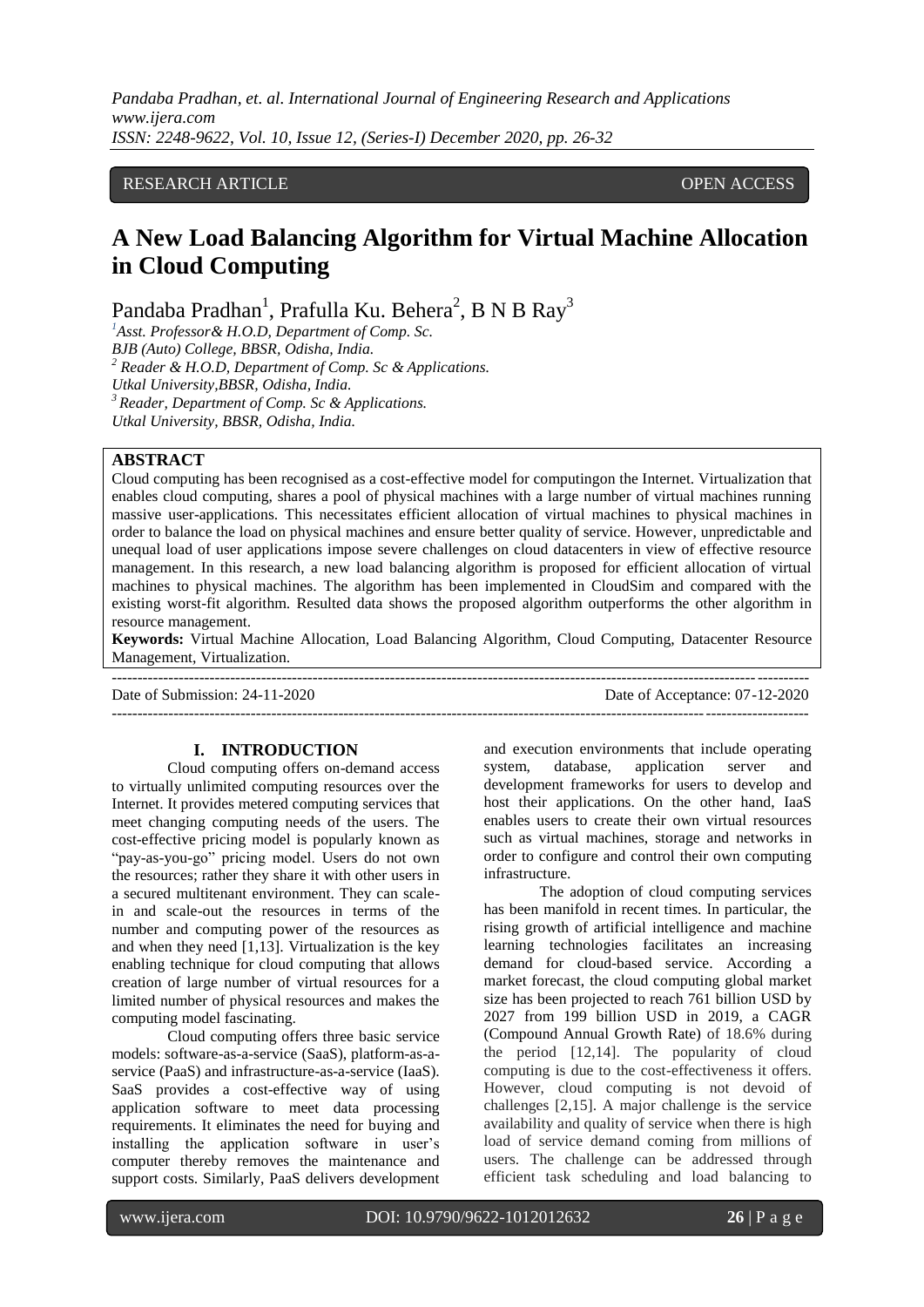utilize effectively the physical computing resources in cloud computing datacenters. Consequently, it motivates to carry out research and investigations in the areas of cloud resource management [3,16,17].

In a cloud environment, virtual machines (VMs) are hosted on one or more physical machines (PMs) by provisioning right amount of physical resources such as processor, memory, storage, and networking elements etc. A large number of VMs are created by increasing number of cloud users to host their applications. The task demands on the VMs are dynamic and unequal in nature. Further, cloud datacenters are constrained with limited number of physical resources. Thus, anefficient mapping of VMs onto PMs is required for effective resource management in cloud datacenters.

# **II. RELATED WORKS**

A large number of research efforts are available that propose load balancing algorithms for effective resource management in cloud computing. Some of the important works are reviewed here.

According to Rewehel et al. [6], the OLB (Opportunistic Load Balancing) scheduling algorithm is used to allocate the taskand divides a task into subtasks in a three level cloud computingnetwork (i.e., Request manager, Service manager, Service node)for assigning and solving the workload in the least time. It doesnot take additional calculations for the allocation and load balancingof tasks. Rather it considers overall expected completion time to executea task. They have measured the makespan of the systemthrough the algorithm. The merit of OLB is to keep all hosts busyas much as possible which shows better efficiency and maintainproper balancing of the load for the system. OLB is not suitablefor cloud environment due to poor make-span when multipleobjectives are considered simultaneously.

Radojevic et al [7] proposed an improved algorithm over roundrobin called Central Load Balancing DecisionModel. It uses the basis of round robin but it alsomeasures the duration of connection between client andserver by calculating overall execution time of task ongiven cloud resource.

Liet al. [5] have proposed an enhanced Max–Min algorithm thatkeeps a task status table to measure the real-time load of virtual machines aswell as the expected completion time of tasks. After allocation of a task to a virtual machine following Max-Min procedure, that task is removed from the queue and the algorithm proceeds forward for the distributionof the rest all unallocated tasks. The algorithm proposed them is betterthan the round robin technique for the consideration of averagetask pending time.

Chen et al. [4] have introduced animproved Min-Min load balancing algorithm to optimize the makespan and enhance the resource utilization.The algorithm proposed by them splits all the tasks into two groups: higher priority tasks and lower prioritytasks. It schedules all the tasks of higher priority first andthen moves to the allocation of tasks in the lower priority group. Finally, the load balancingfunction is operated to optimize the particular load of eachmachine to generate the final schedule.

Lee et al [8] proposed a load balancing technique indynamic environment based on weighted least connection. It allocates theresource with least weight to a task and takes into accountnode capabilities. Based on the weight and capabilitiesof the node, task is assigned to a node.

The loadbalancing algorithm proposed in [9]uses three level frameworks for resource allocation indynamic environment. It uses opportunistic loadbalancing algorithm as its basis. Since cloud is massivelyscalable and autonomous, dynamic scheduling is betterchoice over static scheduling.

Kim et al. [10] have used minimum compilation time technique where they considered both ready-to-execute timeand the expected execution time of the tasks for load balancing purpose.In that, they allocated the task that has least completiontime to an appropriate core.

### **III. THE PROPOSED ALGORITHM**

The task of virtual machine allocation to physical machines can be viewed as an optimization problem in cloud datacenters. The allocation of VMs onto PMs should be such that the load on a PM is optimized while ensuring the quality of service delivery. The optimization problem can be stated as follows:

Let V1, V2, V3 . . . represent VMs and P1, P2, P3 . . . represent PMs in a datacenter. Let req\_Pes represents the required processing elements of a VM, and free\_Pes represents the free processing elements available in a PM.Now, a virtual machine  $V_i$  is assigned to a physical machine $P_i$  only if  $P_i$  has the minimum number of free\_Pes such that free\_Pes of  $P_i$  is greater than or equal to req\_Pes of the virtual machine  $V_i$ . The algorithm of the above assignment problem is presented here using the pseudo code.

Input: a set of virtual machines  $V_i$  and a set of physical machinesP<sub>i</sub>

Output: a set of  $(V_i, P_j)$ , i.e. VMs to a PM allocation pair

1. For each virtual machine  $V_i$  that is not assigned to a physical machineP<sub>i</sub>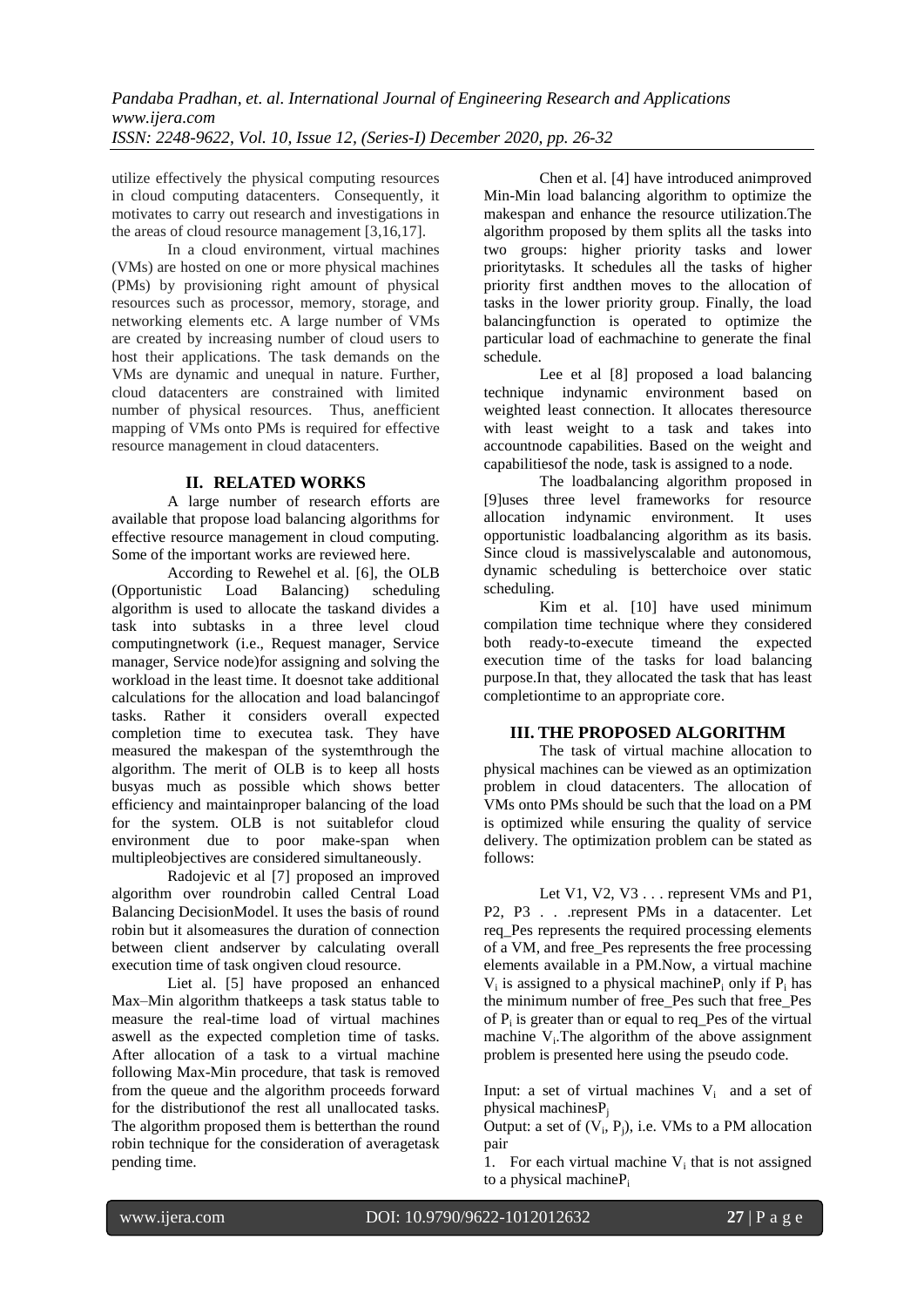- 2. Calculate req\_Pes( $V_i$ )<br>3. For each physical m
- 3. For each physical machine  $P_j$ <br>4. If (free Pes(P;)  $> =$  req Pes
- 4. If (free\_Pes(P<sub>j</sub>) >= req\_Pes(V<sub>i</sub>))<br>5. Find min( freePes(P<sub>i</sub>) req Pe
- 5. Find min(  $\text{freePes}(P_j)$  req\_Pes(V<sub>i</sub>) ) 6.
- 6. End if
- 7. End for

8. Assign the virtual machine Vi to the physical machinePj

9. Update free  $Pes(Pj) = free Pes(Pj)$ req\_Pes(Vi)

10. End for

#### **IV. IMPLEMENTATION**

The implementation of the proposed algorithm has been carried out using CloudSim simulator, a popular Java based simulation environment for cloud computing [11].The open source software, CloudSim emulates all the characteristics of a cloud environment through its 12 packages and a large number of classes it contains. Out of 12 packages it has, the most relevant toa cloud researcher is org.cloudbus.cloudsim. This class contains the codes for modeling the various cloudentities like Datacenter, physical machine known as Host, task known as Cloudlet and VM. They also define various resource scheduling and provisioning policies. One can extend or overwrite these classes to define new cloud entities, change existingcloud entities and create new policies.

The class vmAllocationPolicy can be extended to accommodate user-defined policies for VM allocation to host for load balancing. By default, CloudSim provides a class called vmAllocationPolicySimple that implements a worstfit algorithm as the default host selection policy. According to this algorithm, once a VM execution task comes in, all the available hosts are scanned and the host that is having maximum number of processing elements (Pes) or CPUs is selected for the VM execution. To test the efficacy of the proposed algorithm, the available class vmAllocationPolicy has been extended and a new class called vmAllocationPolicyOptimized is created that implements the algorithm.

#### **4.1Simulation Configuration**

The experiment has been carried out by configuring VMs, Hosts and Tasks in a datacenter. The VMs are configured uniformly (e.g. MIPS=250; Image Size=10000; RAM=2048; Bandwidth=1000 and CPUs=1). Each VM carries a single cloudlet (task) of equal configuration (e.g. Length  $=$  40000; FileSize =  $300$ ; Output Size =  $300$ ). However, the hosts have varied configurations (Table 1).

| Id | <b>MIPS</b> | Storage | <b>RAM</b> | <b>Bandwidth</b> | No of CPUs |
|----|-------------|---------|------------|------------------|------------|
|    | 1000        | 100000  | 4096       | 10000            |            |
|    | 1000        | 150000  | 8192       | 10000            |            |
|    | 1000        | 100000  | 4096       | 10000            |            |
|    | 1000        | 100000  | 4096       | 10000            |            |
|    | 1000        | 100000  | 6144       | 10000            |            |

**Table 1: Host Configuration**

#### **4.2 Simulation Results**

Several simulation runs have been carried out by gradually increasing the number of VMs to impose load on available hosts. The incremental load depicts how an algorithm allocates the VMs to hosts and balances load among them. Both the algorithms (the existing and the proposed one) have been subjected to run under the above configurations to compared their performance. Host utilization is considered as a performance metric for the purpose. The data about VM allocation to host and host utilization have been recorded for each algorithm and simulation run. The average percentage of host utilization (based on its available processing elements) of each algorithm has been computed using the following formula:

Average % of Host Utilization = Total % of Utilization / No of Participated Hosts

Simulation results are tabulated in tables (Table 2 - 8) with VM allocation and Host utilization.

|            | <b>Table 2.</b> Billulation <b>190-1.</b> (9 Fins, 9 Hosts) |                       |                   |       |                 |  |
|------------|-------------------------------------------------------------|-----------------------|-------------------|-------|-----------------|--|
|            |                                                             | VM Allocation to Host |                   |       |                 |  |
| Algorithm  | Host0                                                       | Host1                 | Host <sub>2</sub> | Host3 | Host4           |  |
| Existing   | VM <sub>3</sub>                                             | VM0, VM1,             | Free              | Free  | VM <sub>2</sub> |  |
|            |                                                             | VM4                   |                   |       |                 |  |
| <b>New</b> | VM0, VM1                                                    | Free                  | VM2, VM3          | VM4   | Free            |  |
|            | <b>Host Utilization</b>                                     |                       |                   |       |                 |  |
| Existing   | 50%                                                         | 75%                   | Free              | Free  | 50%             |  |

Table 2: Simulation No-1: (5 VMs, 5 Hosts)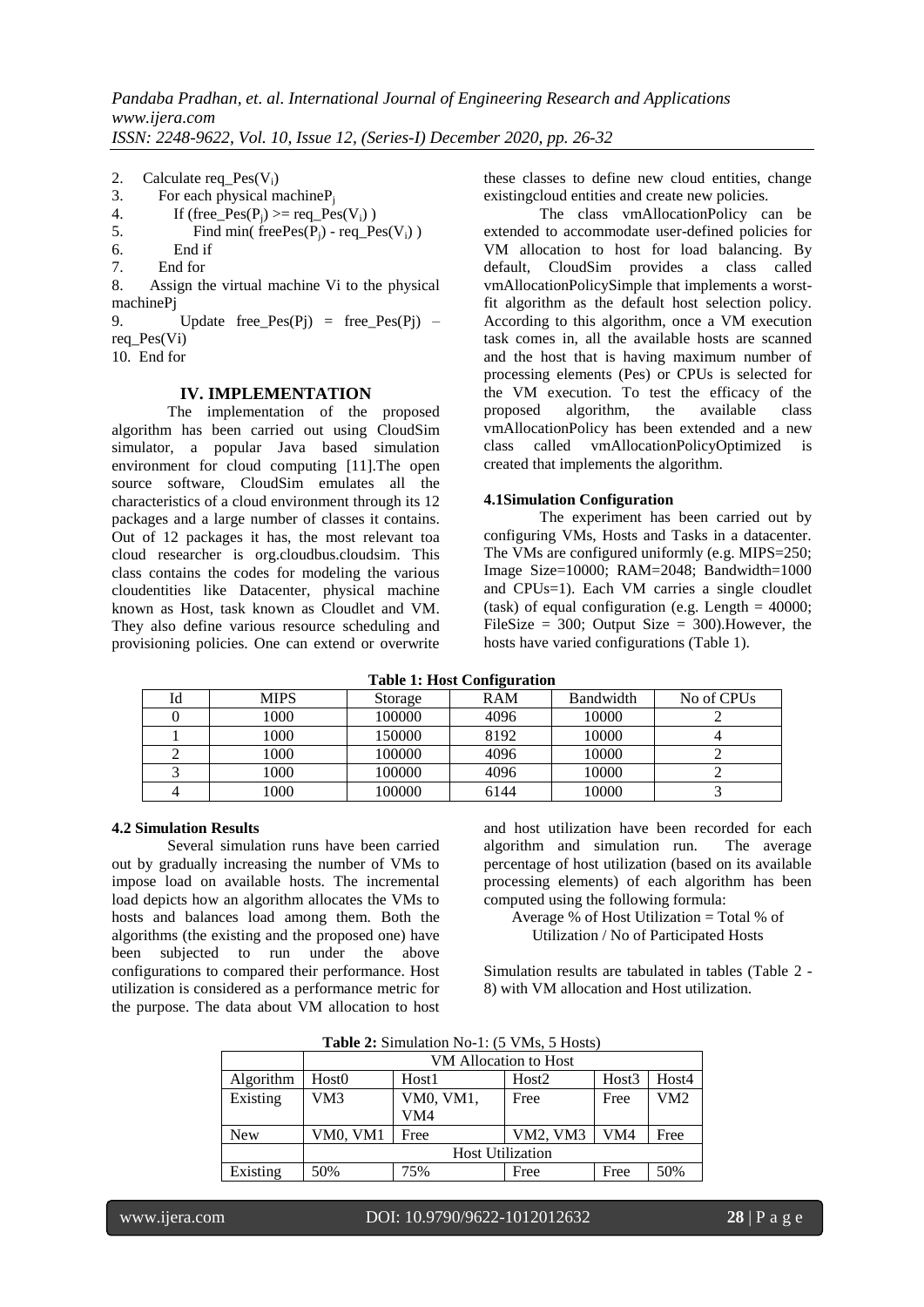# *Pandaba Pradhan, et. al. International Journal of Engineering Research and Applications www.ijera.com*

| ISSN: 2248-9622, Vol. 10, Issue 12, (Series-I) December 2020, pp. 26-32 |  |  |  |  |  |  |
|-------------------------------------------------------------------------|--|--|--|--|--|--|
|-------------------------------------------------------------------------|--|--|--|--|--|--|

| New | 100% | Free | 100% | 50% | Free |
|-----|------|------|------|-----|------|
|     |      |      |      |     |      |

| <b>Table 3:</b> Simulation No-2: (6 VMs, 5 Hosts) |                 |                         |                       |          |       |  |
|---------------------------------------------------|-----------------|-------------------------|-----------------------|----------|-------|--|
|                                                   |                 |                         | VM Allocation to Host |          |       |  |
| Algorithm                                         | Host0           | Host1                   | Host <sub>2</sub>     | Host3    | Host4 |  |
| Existing                                          | VM3             | VM0, VM1,               | VM5                   | Free     | VM2   |  |
|                                                   |                 | VM4                     |                       |          |       |  |
| <b>New</b>                                        | <b>VM0, VM1</b> | Free                    | VM2, VM3              | VM4. VM5 | Free  |  |
|                                                   |                 | <b>Host Utilization</b> |                       |          |       |  |
| Existing                                          | 50%             | 75%                     | 50%                   | Free     | 50%   |  |
| <b>New</b>                                        | 100%            | Free                    | 100%                  | 100%     | Free  |  |

#### **Table 4:** Simulation No-3: (7 VMs, 5 Hosts)

|            | VM Allocation to Host   |           |                   |                 |        |
|------------|-------------------------|-----------|-------------------|-----------------|--------|
| Algorithm  | Host0                   | Host1     | Host <sub>2</sub> | Host3           | Host4  |
| Existing   | VM3                     | VM0, VM1, | VM5               | VM <sub>6</sub> | VM2    |
|            |                         | VM4       |                   |                 |        |
| <b>New</b> | VM0, VM1                | Free      | VM2, VM3          | VM4, VM5        | VM6    |
|            | <b>Host Utilization</b> |           |                   |                 |        |
| Existing   | 50%                     | 75%       | 50%               | 50%             | 33.33% |
| <b>New</b> | 100%                    | Free      | 100%              | 100%            | 33.33% |

# **Table 5:** Simulation No-4: (8 VMs, 5 Hosts)

|            | VM Allocation to Host   |           |                   |                 |                 |
|------------|-------------------------|-----------|-------------------|-----------------|-----------------|
| Algorithm  | Host0                   | Host1     | Host <sub>2</sub> | Host3           | Host4           |
| Existing   | VM3                     | VM0, VM1, | VM5               | VM <sub>6</sub> | <b>VM2, VM7</b> |
|            |                         | VM4       |                   |                 |                 |
| <b>New</b> | <b>VM0, VM1</b>         | Free      | VM2, VM3          | VM4, VM5        | VM6, VM7        |
|            | <b>Host Utilization</b> |           |                   |                 |                 |
| Existing   | 50%                     | 75%       | 50%               | 50%             | 66.66%          |
| <b>New</b> | 100%                    | Free      | 100%              | 100%            | 66.66%          |

# **Table 6:** Simulation No-5: (9 VMs, 5 Hosts)

|            | VM Allocation to Host   |           |                   |                 |                 |
|------------|-------------------------|-----------|-------------------|-----------------|-----------------|
| Algorithm  | Host0                   | Host1     | Host <sub>2</sub> | Host3           | Host4           |
| Existing   | <b>VM3, VM8</b>         | VM0, VM1, | VM5               | VM <sub>6</sub> | <b>VM2, VM7</b> |
|            |                         | VM4       |                   |                 |                 |
| <b>New</b> | VM0, VM1                | Free      | <b>VM2. VM3</b>   | VM4, VM5        | VM6, VM7,       |
|            |                         |           |                   |                 | VM <sub>8</sub> |
|            | <b>Host Utilization</b> |           |                   |                 |                 |
| Existing   | 100%                    | 75%       | 50%               | 50%             | 66.66%          |
| <b>New</b> | 100%                    | Free      | 100%              | 100%            | 100%            |

#### **Table 7:** Simulation No-6: (10 VMs, 5 Hosts)

|            | VM Allocation to Host   |           |                   |                 |                 |
|------------|-------------------------|-----------|-------------------|-----------------|-----------------|
| Algorithm  | Host0                   | Host1     | Host <sub>2</sub> | Host3           | Host4           |
| Existing   | <b>VM3, VM8</b>         | VM0, VM1, | VM5               | VM <sub>6</sub> | <b>VM2, VM7</b> |
|            |                         | VM4, VM9  |                   |                 |                 |
| <b>New</b> | <b>VM0, VM1</b>         | VM9       | VM2, VM3          | <b>VM4, VM5</b> | VM6, VM7,       |
|            |                         |           |                   |                 | VM8             |
|            | <b>Host Utilization</b> |           |                   |                 |                 |
| Existing   | 100%                    | 100%      | 50%               | 50%             | 66.66%          |
| <b>New</b> | 100%                    | 25%       | 100%              | 100%            | 100%            |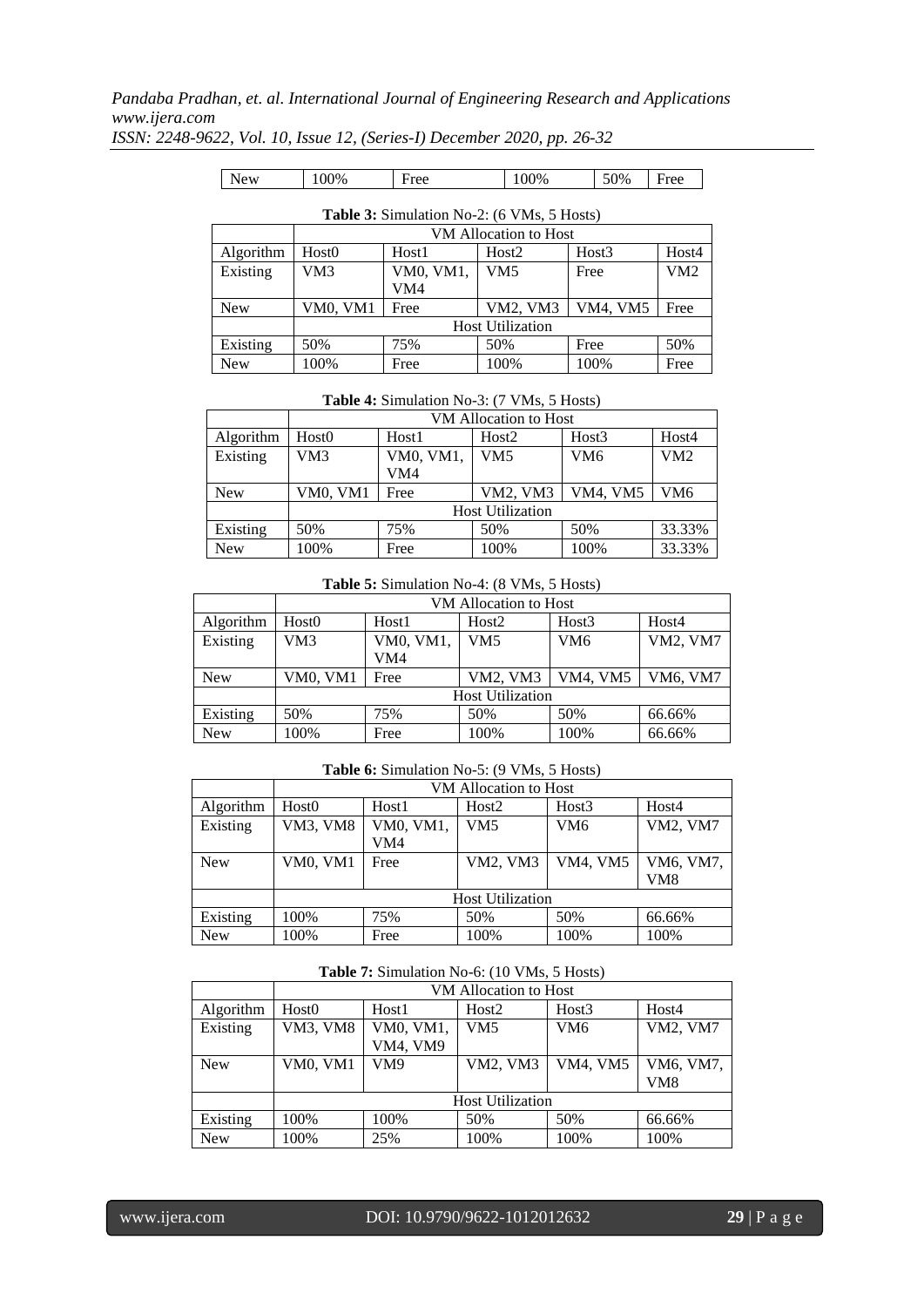*Pandaba Pradhan, et. al. International Journal of Engineering Research and Applications www.ijera.com*

| <b>Table 8:</b> Simulation No-7: (11 VMs, 5 Hosts) |                         |           |                       |                 |                 |  |
|----------------------------------------------------|-------------------------|-----------|-----------------------|-----------------|-----------------|--|
|                                                    |                         |           | VM Allocation to Host |                 |                 |  |
| Algorithm                                          | Host <sub>0</sub>       | Host1     | Host <sub>2</sub>     | Host3           | Host4           |  |
| Existing                                           | <b>VM3, VM8</b>         | VM0, VM1, | VM5, VM10             | VM <sub>6</sub> | <b>VM2, VM7</b> |  |
|                                                    |                         | VM4, VM9  |                       |                 |                 |  |
| <b>New</b>                                         | VM0, VM1                | VM9, VM10 | VM2, VM3              | VM4, VM5        | VM6, VM7,       |  |
|                                                    |                         |           |                       |                 | VM8             |  |
|                                                    | <b>Host Utilization</b> |           |                       |                 |                 |  |
| Existing                                           | 100%                    | 100%      | 100%                  | 50%             | 66.66%          |  |
| <b>New</b>                                         | 100%                    | 50%       | 100%                  | 100%            | 100%            |  |

*ISSN: 2248-9622, Vol. 10, Issue 12, (Series-I) December 2020, pp. 26-32*

The averageutilization of hosts by each algorithm in each simulation run is computed and shown in Table 9. The corresponding graph is shown in Figure 1.

| Simulation<br>No | No of<br><b>VMs</b> | <b>Tuble</b> 2.11. crage e threationormously 1 creentage<br>Existing<br>Algorithm | <b>New</b><br>Algorithm |
|------------------|---------------------|-----------------------------------------------------------------------------------|-------------------------|
|                  | 5                   | 58.33                                                                             | 83.33                   |
| 2                | 6                   | 56.25                                                                             | 100                     |
| $\mathcal{R}$    |                     | 51.67                                                                             | 83.33                   |
| 4                | 8                   | 58.33                                                                             | 91.67                   |
| 5                | 9                   | 68.33                                                                             | 100                     |
| 6                | 10                  | 73.33                                                                             | 85                      |
|                  | 11                  | 83.33                                                                             | 90                      |

**Table 9:** AverageUtilizationofHostsin Percentage



**Figure 1: Load Balancing Performance Comparison**

As per the simulation configuration, a host can accommodate a maximum number of VMs based on the number of CPUs the host has. It is clear

from the tables (Table 2 - 8) that when the total VM load is less, the proposed algorithm performs better in balancing the load on minimum number of hosts,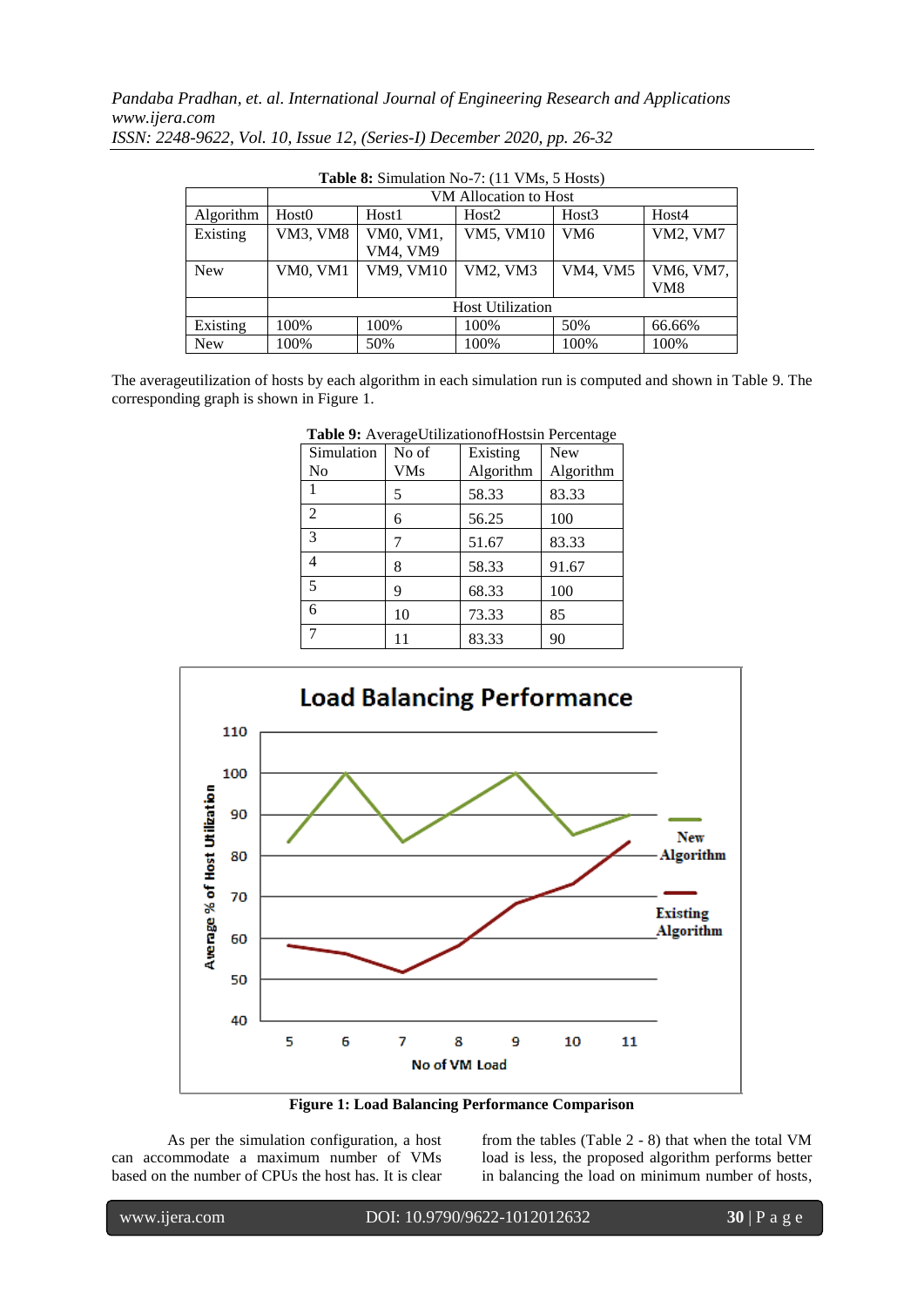*Pandaba Pradhan, et. al. International Journal of Engineering Research and Applications www.ijera.com ISSN: 2248-9622, Vol. 10, Issue 12, (Series-I) December 2020, pp. 26-32*

optimizing the utilization of processing elements, and making some hosts free. On the other hand, the existing algorithm allocates VMs to hosts making them underutilized. The underutilization of a host is not desirable as it increases energy consumption and also not economical.Figure 1 shows that the proposed algorithm performs better VM allocation and balances the load effectively compared to the existing algorithm. Thus, the proposed algorithm optimizes host utilization, makes host free when required and remains energy-efficient.

#### **V. CONCLUSIONS**

In this paper, load balancing algorithms available in the literature have been reviewed and a new load balancing algorithm to allocate VMs to PMs is proposed. The algorithm is implemented in CloudSim, a popular cloud computing simulator. Several simulation runs have been carried out to generate experimental data for both the proposed algorithm and the existing algorithm of CloudSim. The generated data suggest that theproposed algorithm performs load balancing better and improves host utilization in a cloud datacenter. The proposed algorithm is simple but effective.

#### **REFERENCES**

- [1]. Mell P. and GranceT. (2011)The NIST Definition of Cloud Computing, available at https://nvlpubs.nist.gov/nistpubs/Legacy/SP/n istspecialpublication800-145.pdf, accessed on  $6<sup>th</sup>$  June 2020.
- [2]. Colin Ting Si Xue, Felicia Tiong Wee Xin. (2016), Benefits and Challenges of the Adoption of Cloud Computing, In Business, International Journal on Cloud Computing: Services and Architecture (IJCCSA) Vol. 6(6), pp.1-15.
- [3]. Singh D., Banyal R.K., Sharma A.K. (2019) Cloud Computing Research Issues, Challenges, and Future Directions. In: Rathore V., Worring M., Mishra D., Joshi A., Maheshwari S. (eds) Emerging Trends in Expert Applications and Security. Advances in Intelligent Systems and Computing, vol 841. Springer, pp. 617-623.
- [4]. Chen, H., Wang, F., Helian, N., Akanmu, G. (2013) User-priority guided Min-Min scheduling algorithm for load balancing in cloud computing. IEEE Natl. Conf. Parall. Comput. Technol. (PARCOMPTECH), 1–8.
- [5]. Li, X., Mao, Y., Xiao, X., Zhuang, Y., (2014), June. 'An improved max-min taskscheduling algorithm for elastic cloud', In: IEEE International Symposium on Computer, Consumer and Control (IS3C), pp. 340–343.
- [6]. Rewehel, E.M., Mostafa, M.S.M., Ragaie, M.O. (2014), October. 'New Subtask Load Balancing Algorithm Based on OLB and LBMM Scheduling Algorithms in Cloud', In Proceedings of the 2014 International Conference on Computer Network and Information Science, IEEE Computer Society, pp. 9–14.
- [7]. Radojevic, B. &Zagar, M. (2011). Analysis of issues with load balancing algorithms in hosted (cloud) environments. In proceedings of 34th International Convention on MIPRO, IEEE.
- [8]. Lee, R. &Jeng, B. (2011). Load-balancing tactics in cloud. In proc. International Conference on Cyber-Enabled Distributed Computing and Knowledge Discovery (CyberC), IEEE, pp. 447-454.
- [9]. Wang, S. C., Yan, K. Q., Liao, W. P. & Wang, S.S. (2010). Towards a load balancing in a threelevelcloud computing network. Proceedings of 3<sup>rd</sup> International Conference on Computer Science and Information Technology (ICCSIT), IEEE, pp.108-113.
- [10]. Kim, S.I., Kim, H.T., Kang, G.S., Kim, J.K. (2013), June. 'Using dvfs and task scheduling algorithms for a hard real-time heterogeneous multicore processor environment', In: Proceedings of the 2013 workshop on Energy efficient high performance parallel and distributed computing, ACM, pp. 23–30.
- [11]. CalheirosR. N., Ranjan R., BeloglazovA., De Rose C. F., and BuyyaR. (2011) "CloudSim: A toolkit for modeling and simulation of cloud computing environments and evaluation of resource provisioning algorithms," Softw. – Pract. Exp., Vol. 41(1), pp. 23–50.
- [12]. Cloud Computing Market Forecast 2020-2027 (2020), available at https://www.fortunebusinessinsights.com/clou d-computing-market-102697, accessed on  $07<sup>th</sup>$ July 2020.
- [13]. Pandaba Pradhan , Prafulla ku. Behera , BNB Ray(2016) , "Modified Round Robin Algorithm for Resource Allocation in cloud computing" , ELSEVIER Procedia Computer Science.
- [14]. K Sumalatha, M. S. Anbarasi(2019), "A review on various optimization techniques of resource provisioning in cloud computing." International Journal of Electrical and Computer Engineering (IJECE), Vol.9, No.1.
- [15]. Pandaba Pradhan , Prafulla ku. Behera , BNB Ray(2020), "Enhanced Max-Min Algorithm for Resource Allocation in Cloud Computing " , International Journal of Advanced Science and Technology (IJAST), Vol.29,No.8.